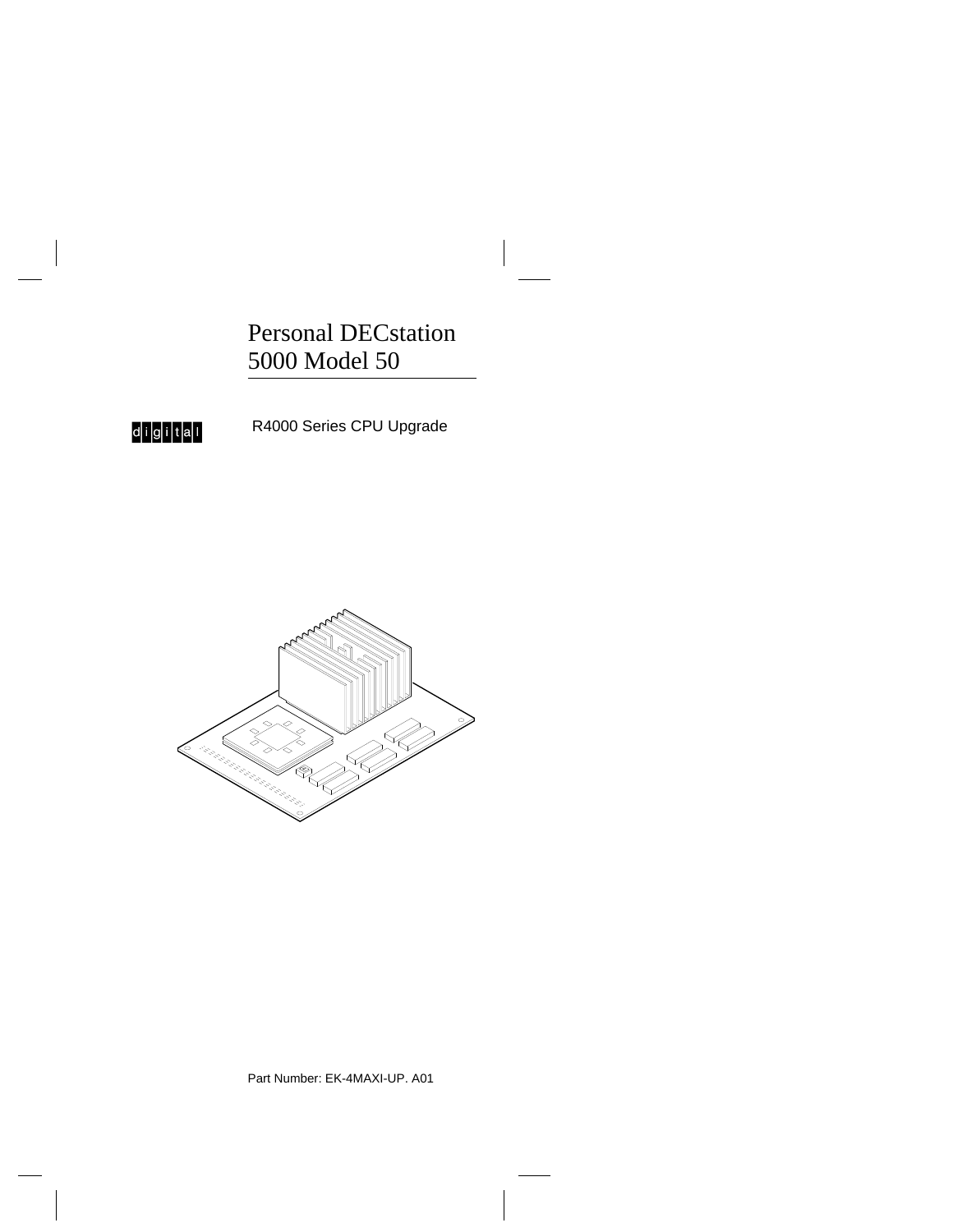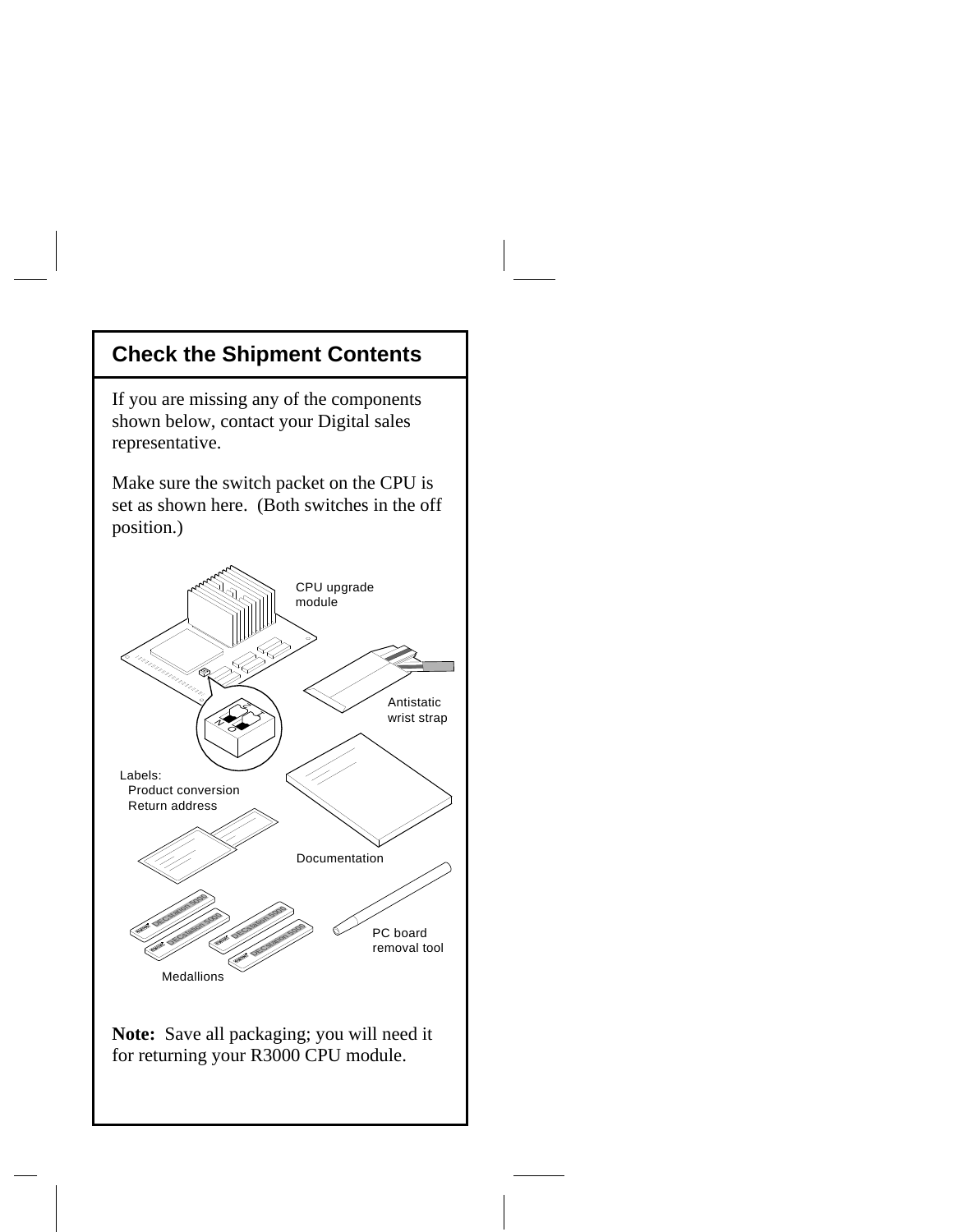# **Check the System Software**

#### **IMPORTANT**

Versions of ULTRIX and UWS earlier than 4.3A do not support the R4000 series CPU upgrade.

Enter this command to see which version of software is on your system:

>>more /etc/motd

If you do not have ULTRIX and UWS Version 4.3A or later, you must upgrade your software before you continue.



See the *Guide to Installing ULTRIX* for information on upgrading your system software.

After you successfully boot your software continue with the CPU upgrade instructions that follow.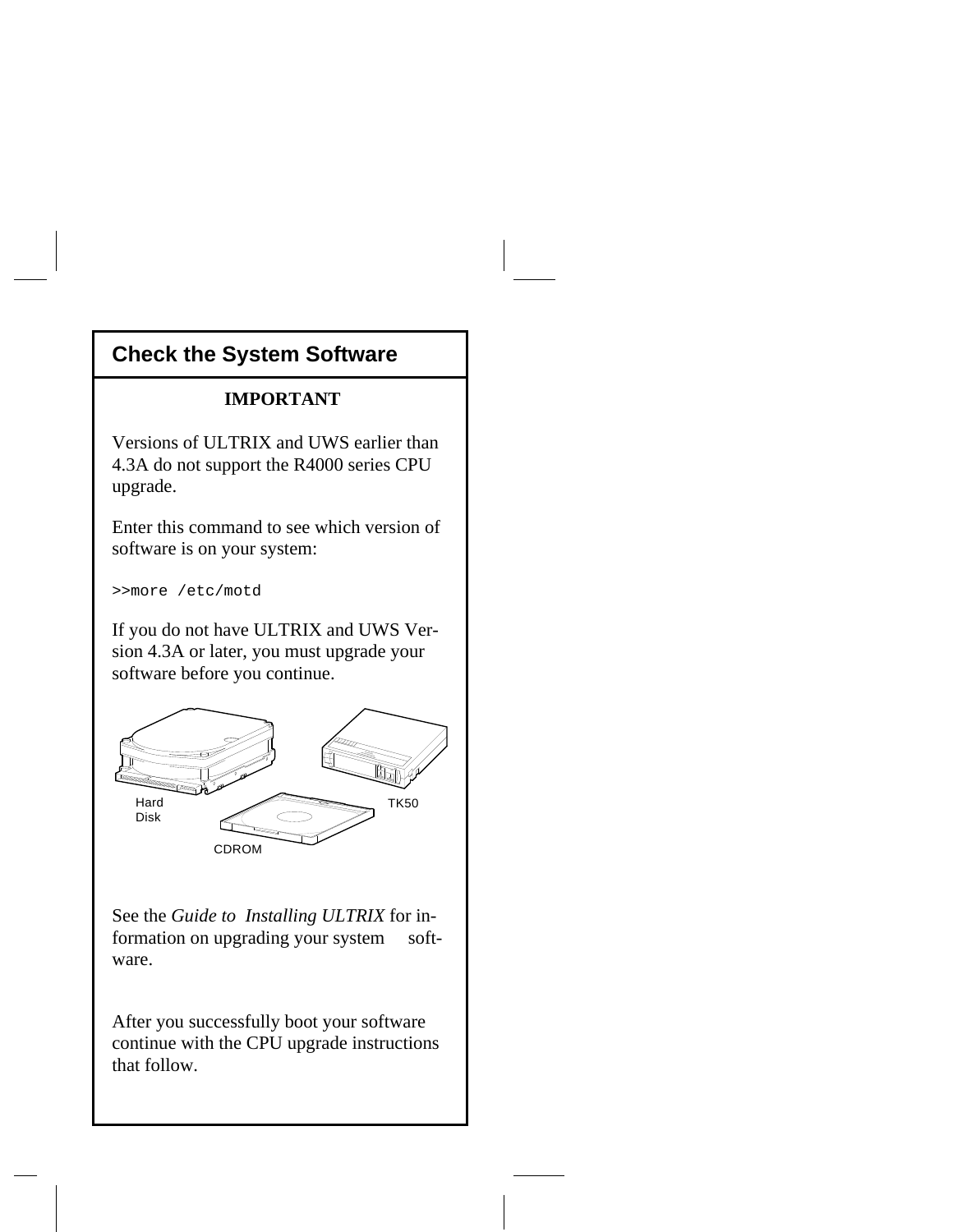#### **Shut Down the System Software**

Follow these instructions to shut down your system software (ULTRIX and UWS Version 4.3A or later):

1. Enter this command at the superuser prompt (#) to shut down the software:

```
 # /etc/shutdown -h now
```
2. If you have just installed a new version of software, enter the printenv com mand at the console prompt to show the location of your software. For example:

```
 >>printenv
   3/rz0/vmunix -a
.
   .
   .
```
In this example the software is located on a hard disk that is set to SCSI ID 0. Slot 3 is the location of the disk drive.

You will need this information to boot your software after you complete the upgrade.

Record the display here: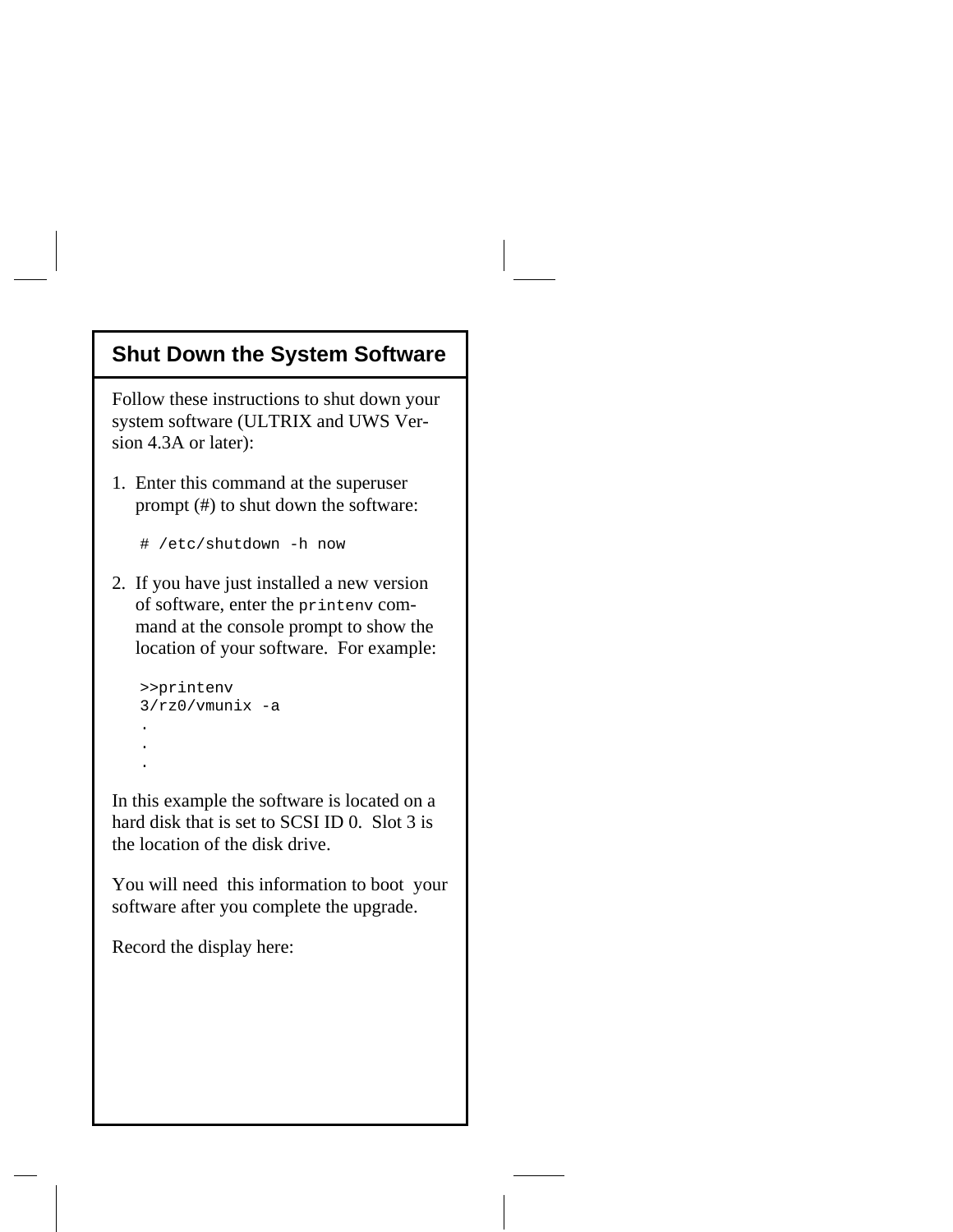### **Remove the System Unit Cover**

- 1. Turn off your system unit and any expan sion boxes. Keep the system plugged in (grounded) to the wall outlet.
- 2. Unscrew the two cover-release screws on the back of the system unit.



- 3. Lift the back end of the cover about six inches.
- 4. Pivot the cover on the tabs that are along the lower part of the cover's front edge.
- 5. Slide the cover up and away from the system unit.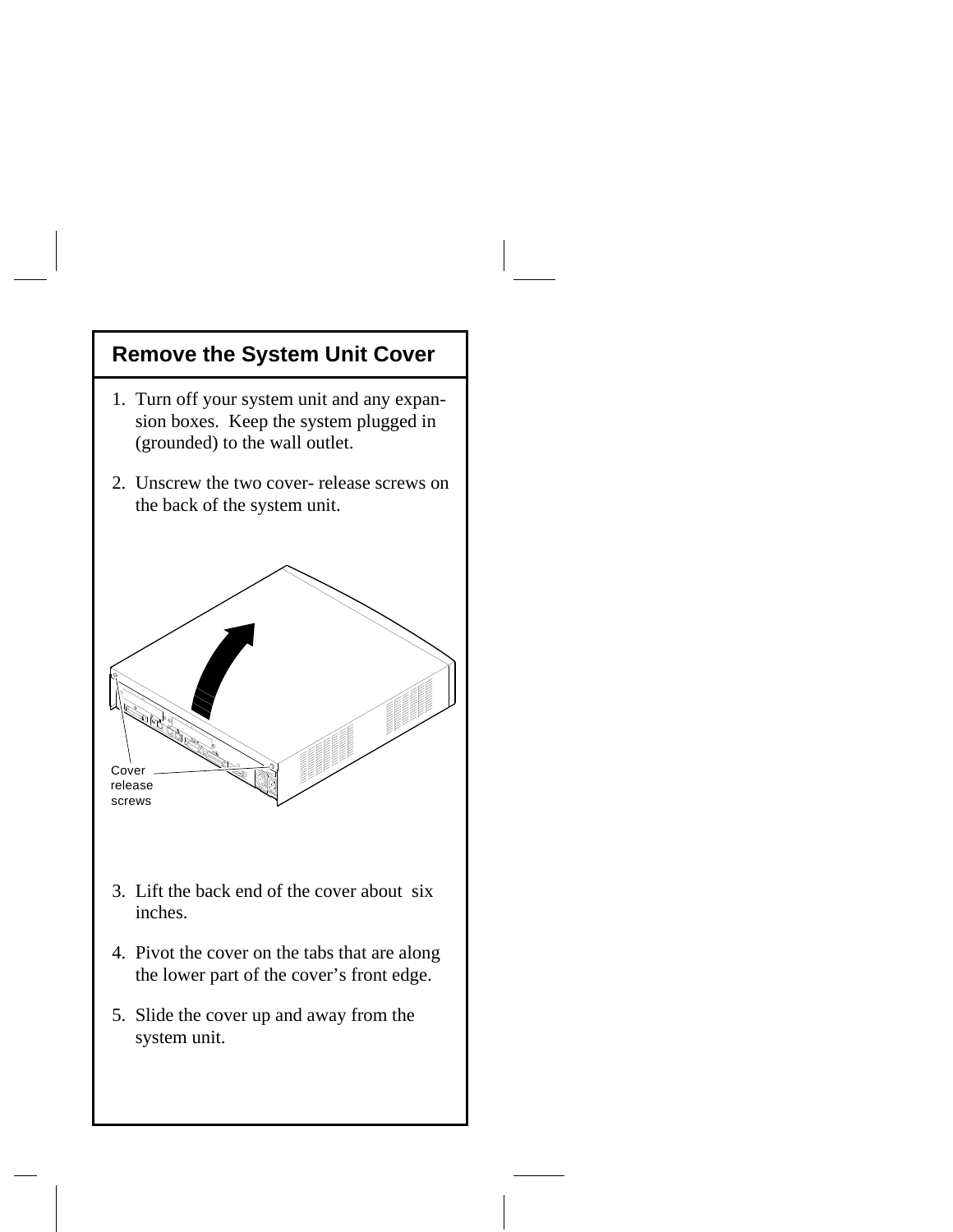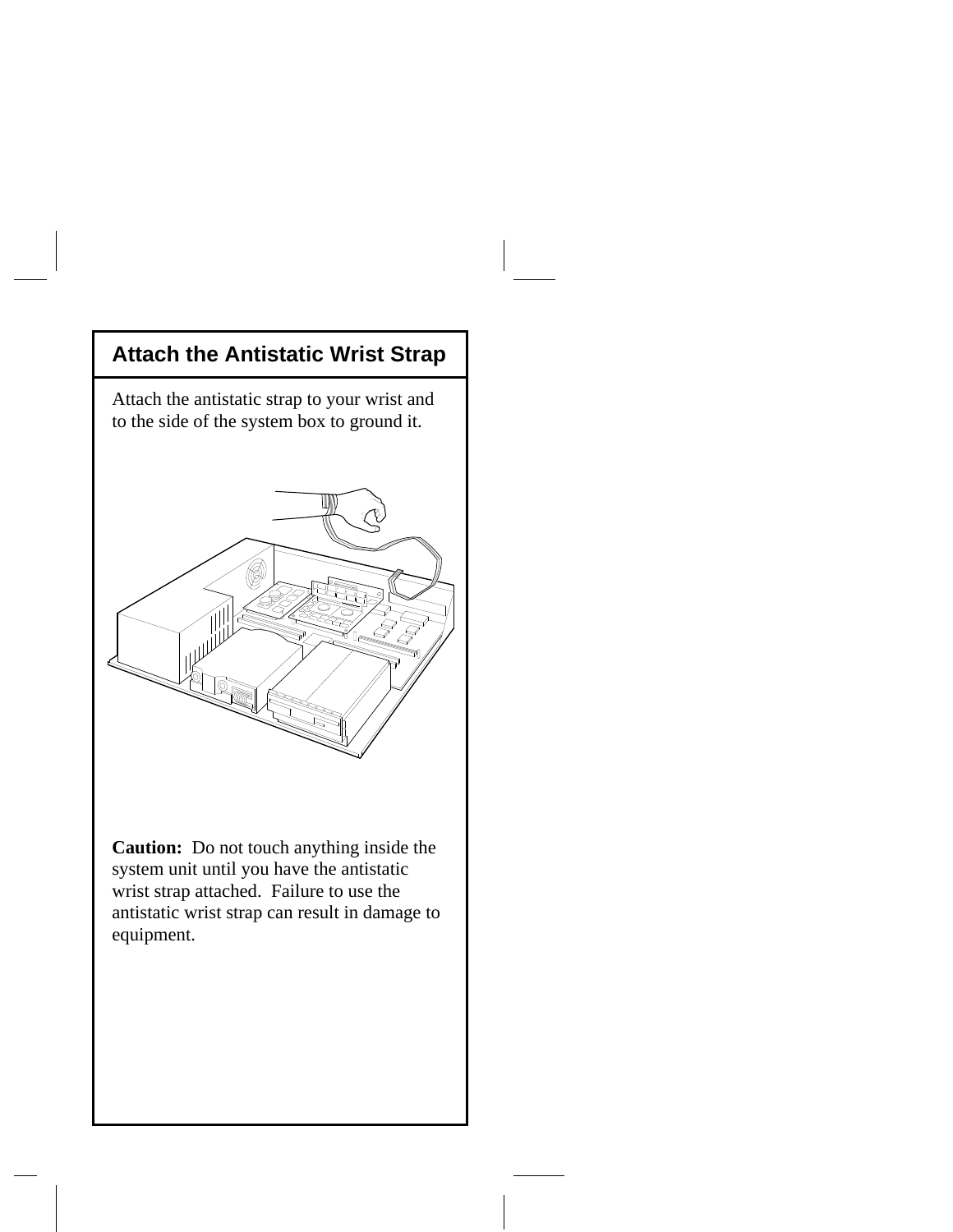## **Remove the R3000 CPU Module**

- 1. Push the PC board removal tool down over each of the mounting posts on the R3000 CPU module to unlock them.
- 2. Pry the module up with your fingers.

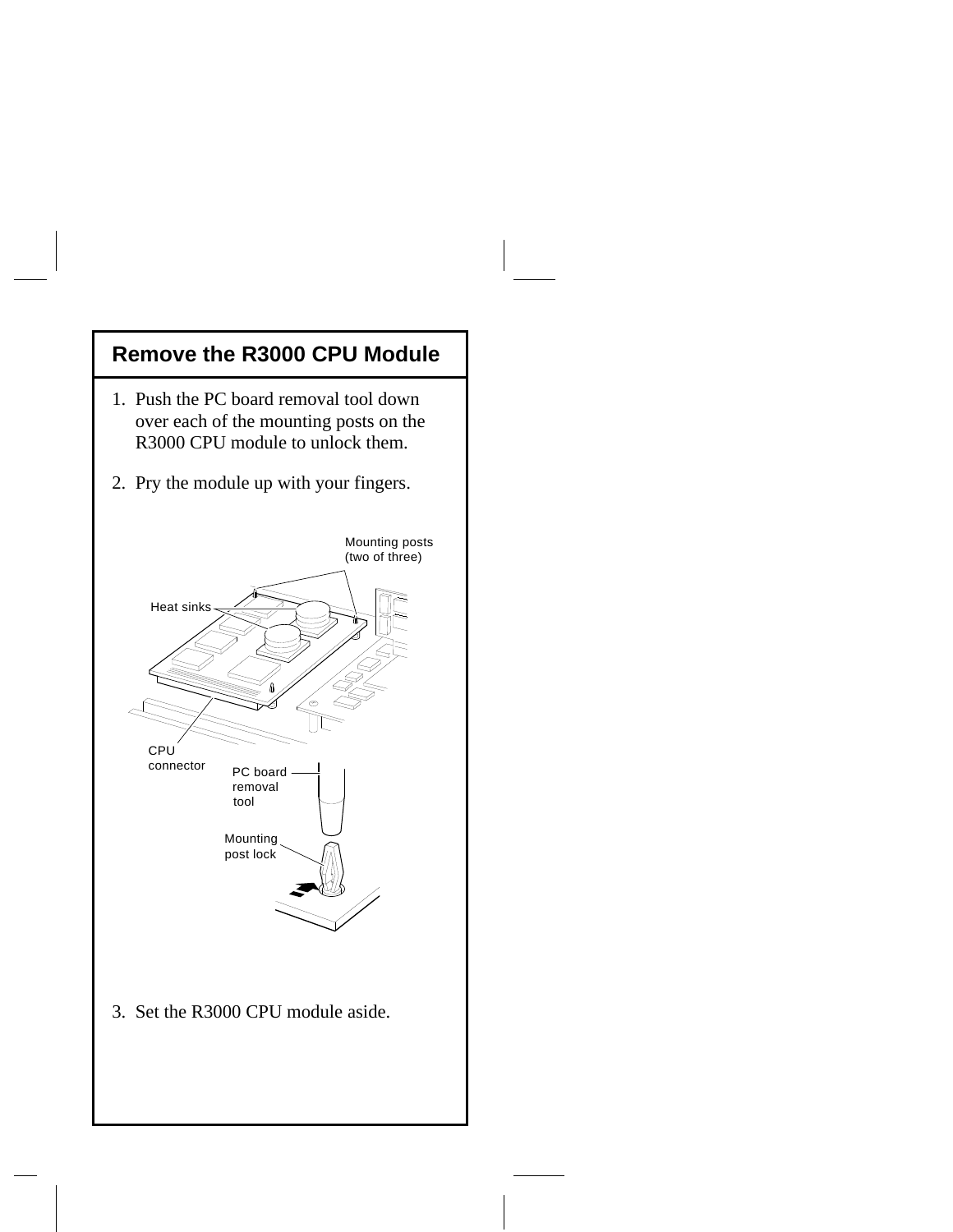#### **Install the R4000 CPU Module**

- 1. Align the board mounting holes over the mounting posts.
- 2. Push down on the board with your fingers until each mounting post locks and the CPU module connector is seated in the base module connector.

**Caution:** Do not push on the heat sink.

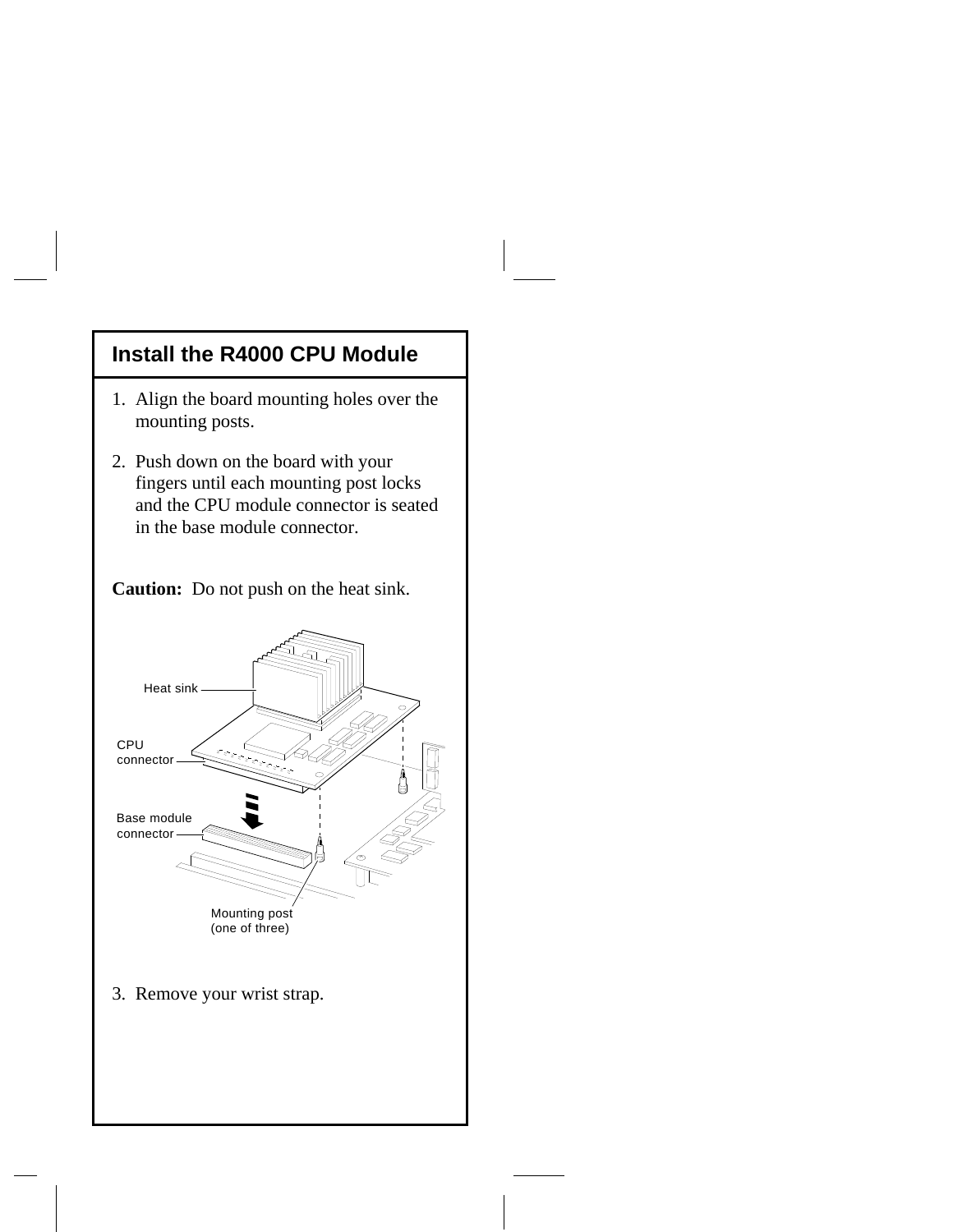### **Replace the Medallion**

- 1. Place the system unit cover upside down on a table.
- 2. Squeeze together the medallion tabs and pop out the medallion.



3. Choose the correct system medallion:

 *Workstation*: Personal DECstation 5000  *Server*: Personal DECsystem 5000

**Note:** If your workstation has a metal front panel, use the medallion with the indicator light attached.

4. Snap in the new medallion and turn the cover right side up.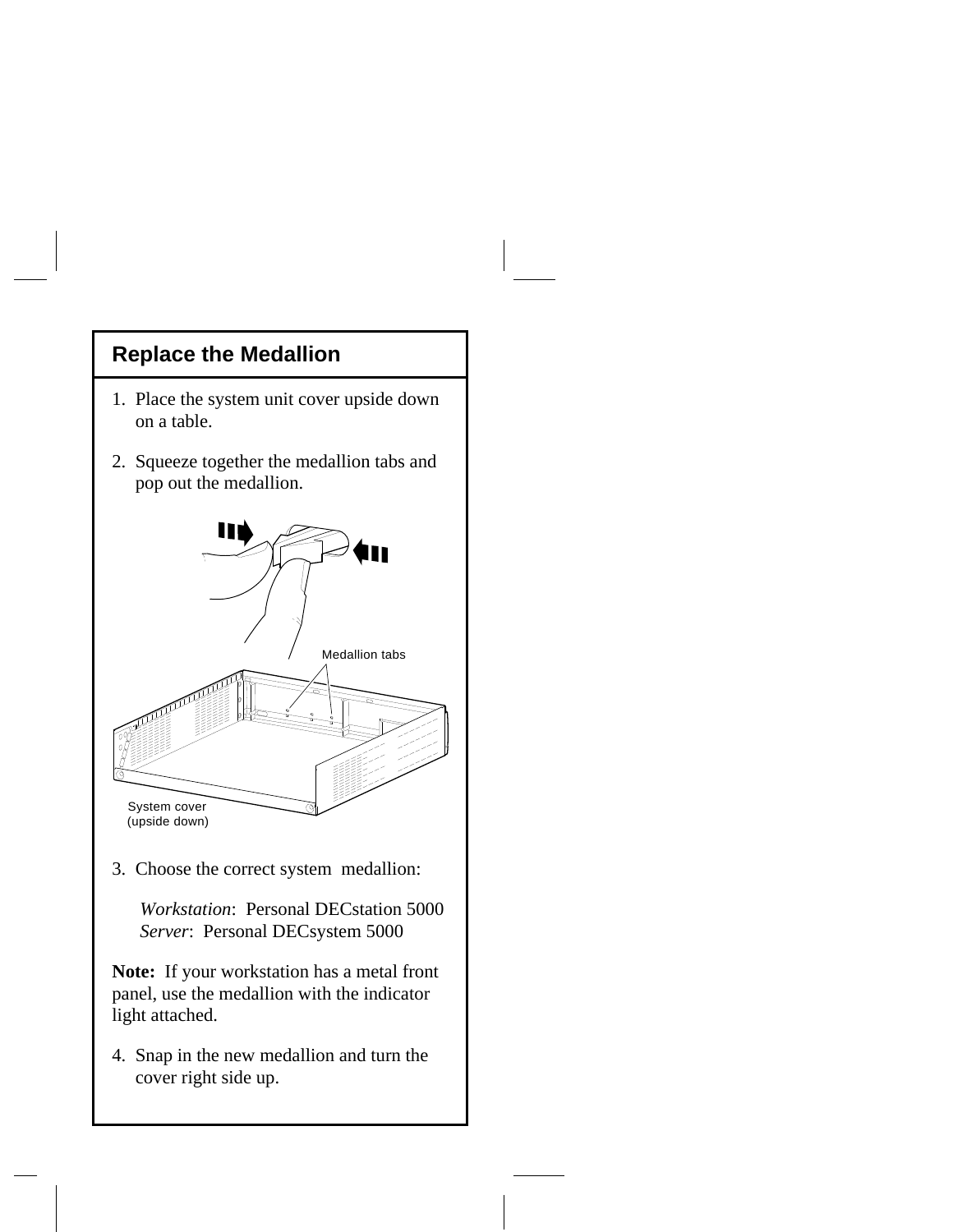## **Replace the System Unit Cover**

- 1. Tilt the cover so that the back is about six inches higher than the front.
- 2. Insert the tabs on the front edge of the cover into the slot along the front edge of the system unit.



- 3. Lower the back of the cover into place.
- 4. Replace and tighten the cover release screws that hold the cover.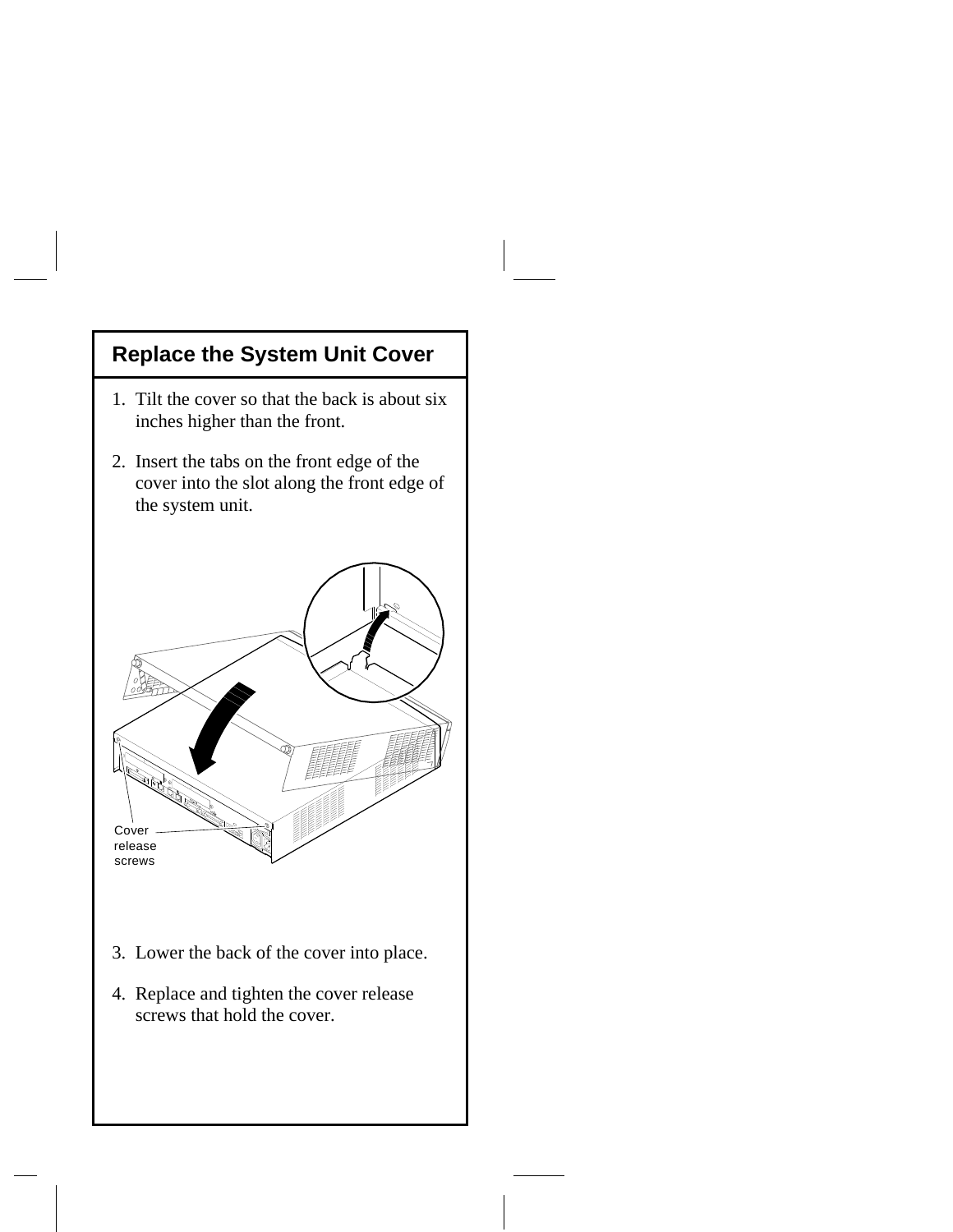